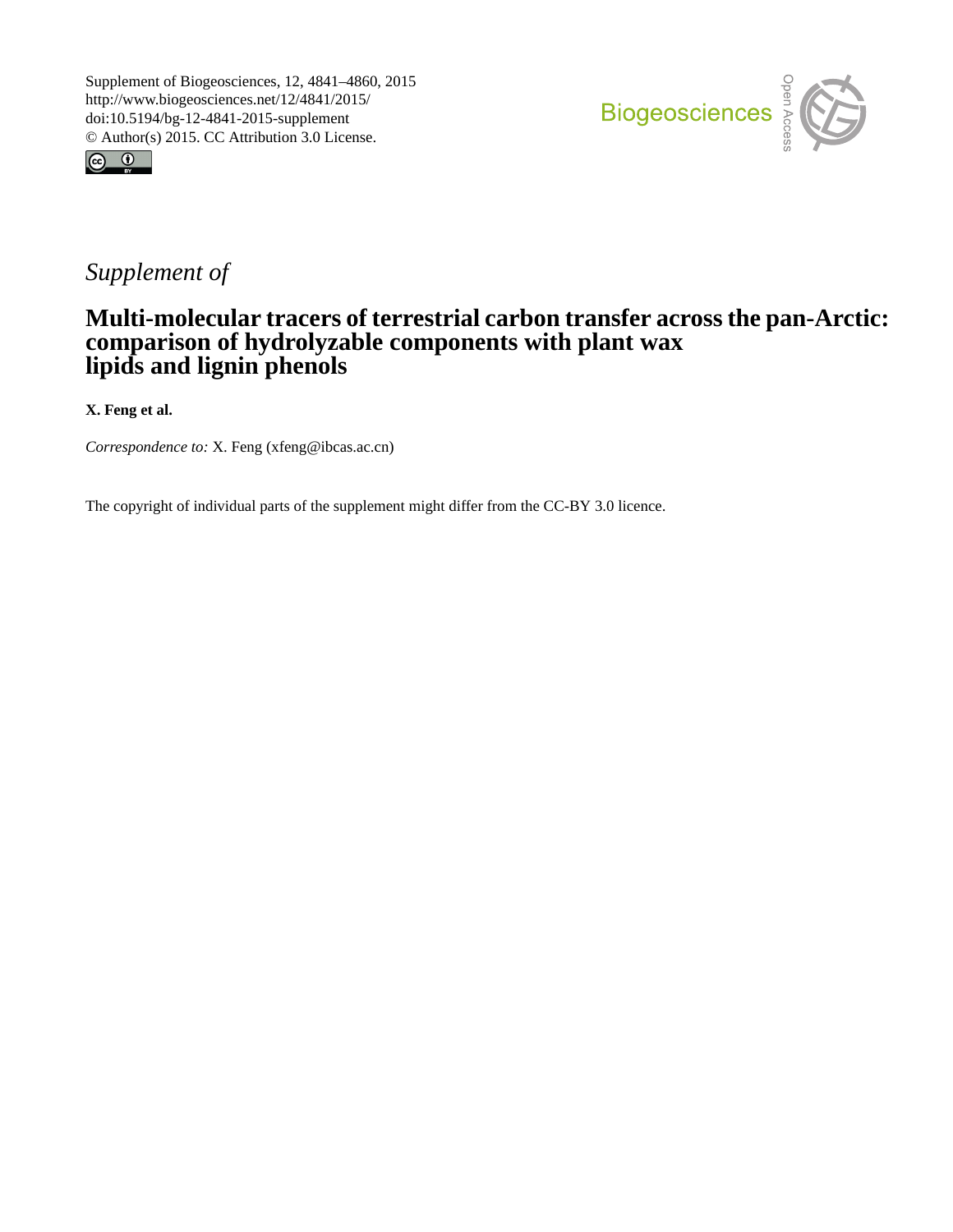**Table S1: Abundances of solvent-extractable** *n***-alkanes, FAs, and hydrolysable compounds in pan-arctic river sediments (mg/g OC). Analytical error associated with biomarker analysis is typically <10%. The** *n***-alkane and FA data are from Vonk et al., 2008 (Kalix), van Dongen et al., 2008a (GRARs), and Drenzek et al., 2007 (Mackenzie).**

|                                                      | Kalix | Ob'  | Yenisey | Lena | Indigirka | Kolyma | Colville1 | Colville2 | Yukon | <b>Mackenzie</b> |  |
|------------------------------------------------------|-------|------|---------|------|-----------|--------|-----------|-----------|-------|------------------|--|
| <b>SOLVENT-EXTRACTABLE LIPIDS</b>                    |       |      |         |      |           |        |           |           |       |                  |  |
| n-Alkanes                                            |       |      |         |      |           |        |           |           |       |                  |  |
| $C_{20}$                                             | 0.01  | 0.02 | 0.01    | 0.01 | 0.01      | 0.01   | 0.01      | 0.02      |       | 0.03             |  |
| $C_{21}$                                             | 0.02  | 0.07 | 0.03    | 0.03 | 0.07      | 0.05   | 0.02      | 0.05      | 0.02  | 0.04             |  |
| $\mathsf{C}_{22}$                                    | 0.01  | 0.07 | 0.03    | 0.02 | 0.05      | 0.03   | 0.02      | 0.04      | 0.01  | 0.03             |  |
| $C_{23}$                                             | 0.05  | 0.21 | 0.09    | 0.05 | 0.14      | 0.11   | 0.06      | 0.14      | 0.04  | 0.04             |  |
| $\mathsf{C}_{24}$                                    | 0.02  | 0.11 | 0.03    | 0.02 | 0.06      | 0.04   | 0.02      | 0.04      | 0.02  | 0.03             |  |
| $\textsf{C}_{25}$                                    | 0.07  | 0.26 | 0.11    | 0.06 | 0.19      | 0.14   | 0.06      | 0.12      | 0.08  | 0.04             |  |
| $C_{26}$                                             | 0.02  | 0.12 | 0.03    | 0.02 | 0.05      | 0.03   | 0.02      | 0.03      | 0.02  | 0.03             |  |
| $C_{27}$                                             | 0.08  | 0.30 | 0.18    | 0.10 | 0.34      | 0.28   | 0.10      | 0.16      | 0.19  | 0.06             |  |
| $\mathsf{C}_{28}$                                    | 0.01  | 0.08 | 0.02    | 0.02 | 0.05      | 0.03   | 0.01      | 0.02      | 0.02  | 0.02             |  |
| $\mathsf{C}_{29}$                                    | 0.04  | 0.24 | 0.15    | 0.09 | 0.30      | 0.20   | 0.07      | 0.10      | 0.11  | 0.06             |  |
| $\mathsf{C}_{30}$                                    | 0.01  | 0.05 | 0.02    | 0.01 | 0.04      | 0.02   | 0.01      | 0.02      | 0.00  | 0.02             |  |
| $\textsf{C}_{31}$                                    | 0.04  | 0.21 | 0.16    | 0.09 | 0.26      | 0.17   | 0.06      | 0.07      | 0.08  | 0.05             |  |
| $\mathsf{C}_{32}$                                    | 0.00  | 0.03 | 0.01    | 0.01 | 0.03      | 0.01   | 0.01      | 0.02      | 0.02  | 0.01             |  |
| $C_{33}$                                             | 0.00  | 0.04 | 0.04    | 0.02 | 0.08      | 0.04   | 0.02      | 0.03      | 0.03  | 0.02             |  |
| $C_{34}$                                             |       | 0.00 | 0.00    | 0.01 | 0.02      | 0.00   | 0.00      | 0.01      | 0.01  | 0.01             |  |
| HMW $n$ -alkanes (C <sub>20</sub> -C <sub>34</sub> ) | 0.38  | 1.83 | 0.91    | 0.55 | 1.70      | 1.16   | 0.49      | 0.87      | 0.65  | 0.50             |  |
| FAs                                                  |       |      |         |      |           |        |           |           |       |                  |  |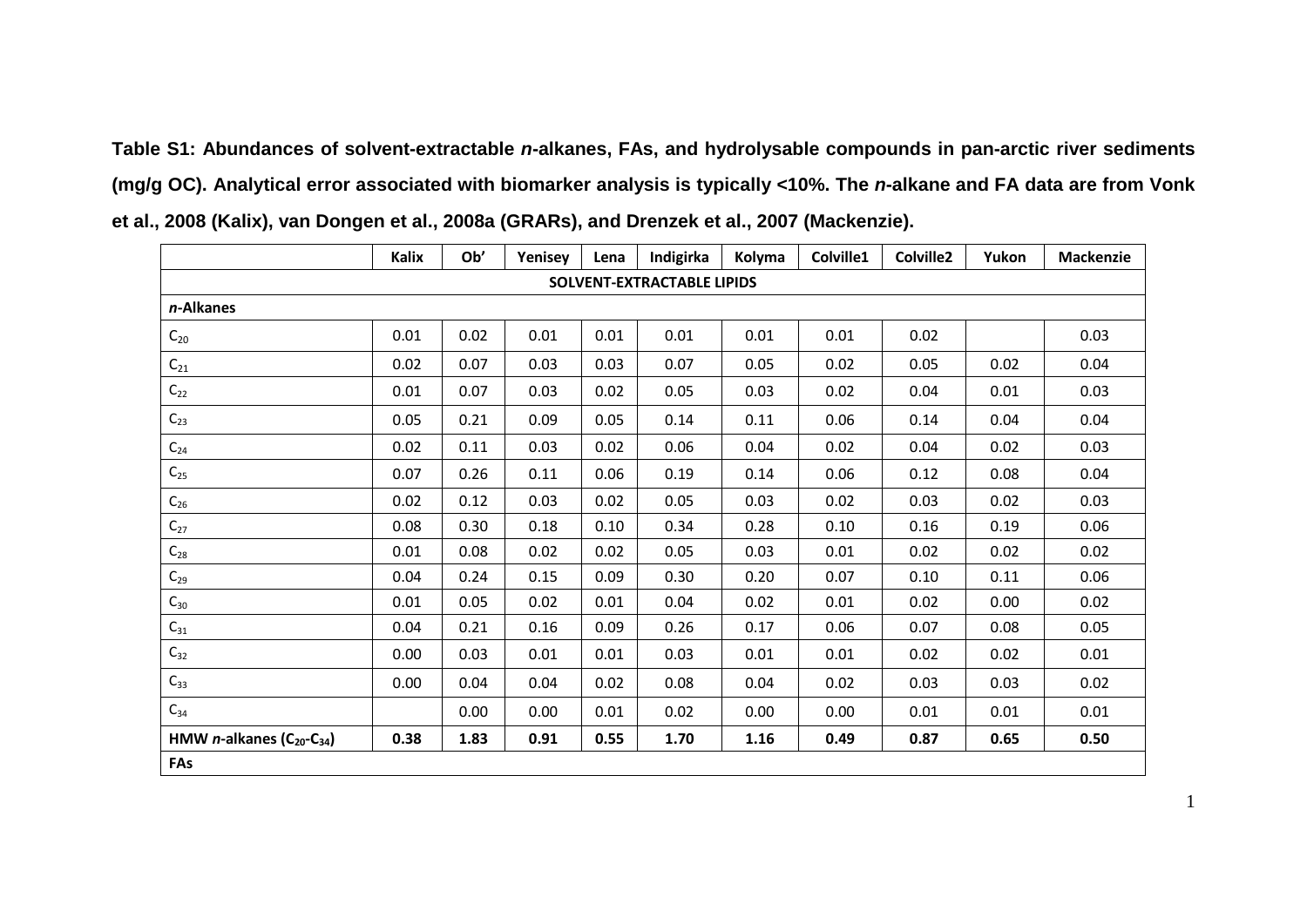| $\mathsf{C}_{16}$           | 0.09 |      | 0.02 |      |                               |      | 0.08 | 0.07 | 0.15 | 2.37 |
|-----------------------------|------|------|------|------|-------------------------------|------|------|------|------|------|
| $\textsf{C}_{18}$           | 0.03 |      | 0.02 |      |                               |      | 0.03 | 0.03 | 0.05 | 0.14 |
| $\mathsf{C}_{20}$           | 0.04 | 0.01 | 0.00 | 0.02 | 0.02                          | 0.04 | 0.04 | 0.04 | 0.08 | 0.04 |
| $\textsf{C}_{21}$           | 0.02 | 0.01 | 0.00 | 0.01 | 0.01                          | 0.02 | 0.01 | 0.01 | 0.02 | 0.02 |
| $\mathsf{C}_{22}$           | 0.15 | 0.03 | 0.02 | 0.05 | 0.08                          | 0.19 | 0.08 | 0.08 | 0.19 | 0.08 |
| $\mathsf{C}_{23}$           | 0.04 | 0.01 | 0.01 | 0.02 | 0.03                          | 0.08 | 0.03 | 0.03 | 0.07 | 0.04 |
| $\textsf{C}_{\textsf{24}}$  | 0.16 | 0.05 | 0.05 | 0.07 | 0.12                          | 0.29 | 0.17 | 0.18 | 0.29 | 0.14 |
| $\mathsf{C}_{25}$           | 0.03 | 0.02 | 0.01 | 0.02 | 0.03                          | 0.05 | 0.03 | 0.03 | 0.06 | 0.03 |
| $\mathsf{C}_{26}$           | 0.08 | 0.05 | 0.05 | 0.05 | 0.10                          | 0.15 | 0.13 | 0.14 | 0.21 | 0.07 |
| $\mathsf{C}_{27}$           | 0.01 | 0.01 | 0.01 | 0.01 | 0.02                          | 0.02 | 0.02 | 0.02 | 0.03 | 0.02 |
| $C_{28}$                    | 0.03 | 0.04 | 0.04 | 0.03 | 0.08                          | 0.08 | 0.10 | 0.10 | 0.16 | 0.03 |
| $\mathsf{C}_{29}$           | 0.00 | 0.00 | 0.01 | 0.00 | 0.01                          | 0.01 | 0.01 | 0.01 | 0.02 | 0.00 |
| $C_{30}$                    | 0.01 | 0.02 | 0.02 | 0.02 | 0.04                          | 0.03 | 0.04 | 0.04 | 0.07 | 0.01 |
| HMW FAs $(C_{20} - C_{30})$ | 0.57 | 0.26 | 0.22 | 0.31 | 0.55                          | 0.96 | 0.67 | 0.68 | 1.19 | 0.48 |
|                             |      |      |      |      | <b>HYDROLYSABLE COMPOUNDS</b> |      |      |      |      |      |
| b-FAs                       |      |      |      |      |                               |      |      |      |      |      |
| $i$ -C <sub>14</sub>        | 0.09 | 0.11 | 0.13 | 0.04 | 0.06                          | 0.07 | 0.06 | 0.05 | 0.06 |      |
| $C_{14}$                    | 0.03 | 0.21 | 0.20 | 0.10 | 0.14                          | 0.00 | 0.27 | 0.21 | 0.17 |      |
| $i$ -C <sub>15</sub>        | 0.17 | 0.11 | 0.13 | 0.08 | 0.09                          | 0.13 | 0.17 | 0.13 | 0.12 |      |
| $a$ -C <sub>15</sub>        | 0.18 | 0.17 | 0.18 | 0.09 | 0.10                          | 0.14 | 0.17 | 0.14 | 0.15 |      |
| $C_{15}$                    | 0.06 | 0.09 | 0.07 | 0.04 | 0.06                          | 0.09 | 0.07 | 0.06 | 0.06 |      |
| $i$ -C <sub>16</sub>        | 0.07 | 0.06 | 0.07 | 0.03 | 0.06                          | 0.06 | 0.07 | 0.06 | 0.06 |      |
| $C_{16:1}$                  | 0.15 | 0.16 | 0.16 | 0.06 | 0.09                          | 0.06 | 0.41 | 0.26 | 0.17 |      |
| $C_{16}$                    | 0.77 | 0.93 | 0.72 | 0.19 | 0.55                          | 0.90 | 0.68 | 0.76 | 0.59 |      |
| $i$ -C <sub>17</sub>        | 0.04 | 0.00 | 0.02 | 0.00 | 0.04                          | 0.00 | 0.05 | 0.05 | 0.01 |      |
|                             |      |      |      |      |                               |      |      |      |      |      |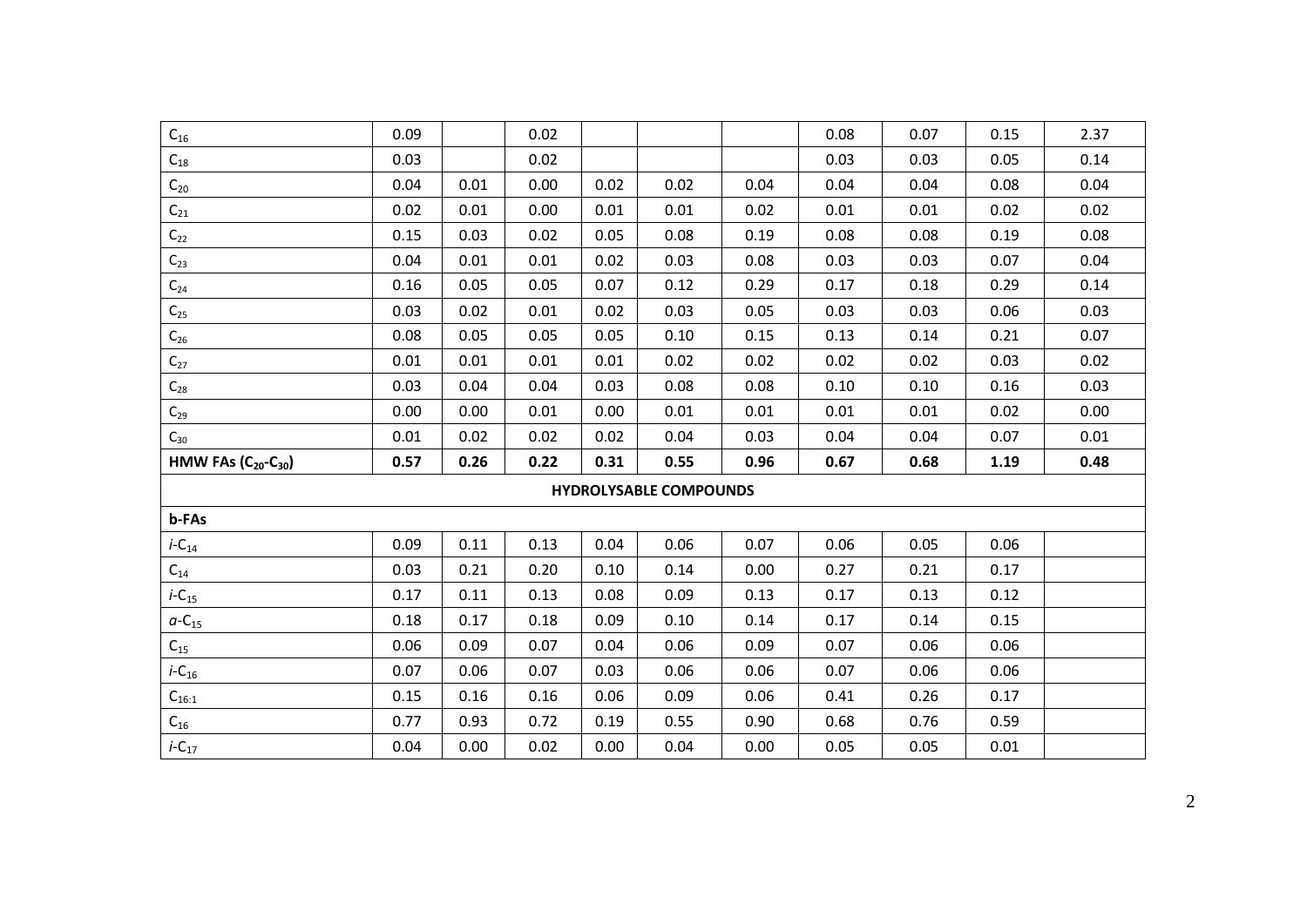| $a - C_{17}$                                  | 0.06 | 0.04 | 0.04 | 0.01 | 0.00 | 0.05 | 0.03 | 0.03 | 0.05 |  |
|-----------------------------------------------|------|------|------|------|------|------|------|------|------|--|
| $C_{17}$                                      | 0.06 | 0.05 | 0.00 | 0.00 | 0.00 | 0.15 | 0.03 | 0.04 | 0.04 |  |
| $C_{18:1}$                                    | 0.45 | 0.48 | 0.65 | 0.13 | 0.41 | 0.74 | 0.36 | 0.25 | 0.17 |  |
| $\mathsf{C}_{18}$                             | 0.25 | 0.27 | 0.19 | 0.07 | 0.14 | 0.21 | 0.20 | 0.22 | 0.13 |  |
| $C_{19}$                                      | 0.02 | 0.01 | 0.02 | 0.00 | 0.01 | 0.01 | 0.03 | 0.10 | 0.01 |  |
| $\mathsf{C}_{20}$                             | 0.12 | 0.05 | 0.04 | 0.01 | 0.06 | 0.05 | 0.19 | 0.15 | 0.09 |  |
| $\mathsf{C}_{21}$                             | 0.03 | 0.01 | 0.01 | 0.01 | 0.01 | 0.01 | 0.06 | 0.05 | 0.01 |  |
| $\mathsf{C}_{22}$                             | 0.14 | 0.03 | 0.02 | 0.02 | 0.02 | 0.02 | 0.18 | 0.23 | 0.08 |  |
| $C_{23}$                                      | 0.02 | 0.01 | 0.01 | 0.01 | 0.01 | 0.01 | 0.06 | 0.11 | 0.02 |  |
| $\mathsf{C}_{24}$                             | 0.09 | 0.04 | 0.01 | 0.02 | 0.02 | 0.01 | 0.13 | 0.35 | 0.04 |  |
| $C_{25}$                                      | 0.01 | 0.01 | 0.00 | 0.00 | 0.02 | 0.00 | 0.03 | 0.06 | 0.01 |  |
| $C_{26}$                                      | 0.05 | 0.04 | 0.01 | 0.01 | 0.07 | 0.01 | 0.03 | 0.14 | 0.01 |  |
| $\mathsf{C}_{27}$                             | 0.01 | 0.01 | 0.00 | 0.00 | 0.01 | 0.00 | 0.01 | 0.02 | 0.00 |  |
| $\mathsf{C}_{28}$                             | 0.03 | 0.03 | 0.01 | 0.00 | 0.05 | 0.02 | 0.01 | 0.05 | 0.00 |  |
| $\mathsf{C}_{29}$                             | 0.00 | 0.01 | 0.00 | 0.00 | 0.00 | 0.00 | 0.00 | 0.00 | 0.00 |  |
| $C_{30}$                                      | 0.01 | 0.02 | 0.00 | 0.00 | 0.00 | 0.02 | 0.01 | 0.01 | 0.00 |  |
| LMW b-FAs $(C_{14} - C_{19})$                 | 2.41 | 2.70 | 2.57 | 0.85 | 1.75 | 2.61 | 2.59 | 2.36 | 1.79 |  |
| HMW b-FAs (C <sub>20</sub> -C <sub>30</sub> ) | 0.51 | 0.26 | 0.12 | 0.08 | 0.27 | 0.15 | 0.71 | 1.17 | 0.26 |  |
| ω-Hydroxy FAs                                 |      |      |      |      |      |      |      |      |      |  |
| $C_{16}$                                      | 0.21 | 0.44 | 0.49 | 0.23 | 0.82 | 1.52 | 0.70 | 0.67 | 1.19 |  |
| $C_{18:1}$                                    | 0.00 | 0.14 | 0.09 | 0.07 | 0.34 | 0.46 | 0.31 | 0.38 | 1.34 |  |
| $C_{18}$                                      | 0.12 | 0.16 | 0.16 | 0.07 | 0.44 | 0.71 | 0.34 | 0.29 | 0.54 |  |
| $\mathsf{C}_{20}$                             | 0.30 | 0.49 | 0.42 | 0.22 | 0.93 | 1.69 | 0.79 | 0.82 | 1.46 |  |
| $C_{22}$                                      | 0.50 | 0.99 | 0.76 | 0.40 | 1.54 | 3.13 | 1.53 | 1.61 | 2.42 |  |
| $\mathsf{C}_{24}$                             | 0.24 | 0.63 | 0.34 | 0.14 | 0.51 | 1.08 | 0.83 | 0.92 | 0.24 |  |
| $\mathsf{C}_{26}$                             | 0.05 | 0.19 | 0.12 | 0.03 | 0.20 | 0.20 | 0.28 | 0.11 | 0.05 |  |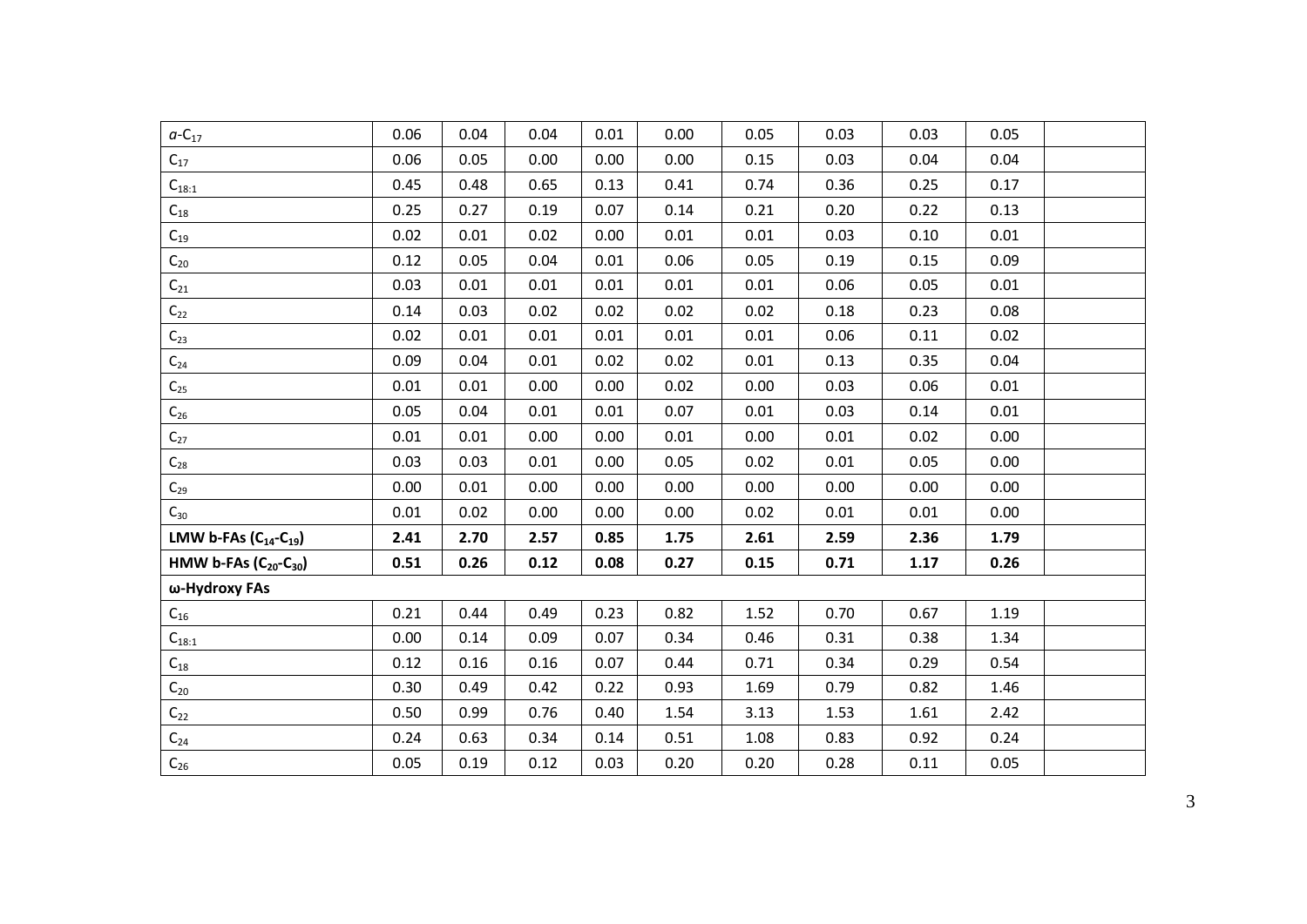| Total ω-Hydroxy FAs                        | 1.42 | 3.04 | 2.38 | 1.16 | 4.78 | 8.78 | 4.79 | 4.79 | 7.24 |  |
|--------------------------------------------|------|------|------|------|------|------|------|------|------|--|
| Mid-chain hydroxy and epoxy acids          |      |      |      |      |      |      |      |      |      |  |
| x-Hydroxy C <sub>15</sub> DA               | 0.04 | 0.14 | 0.15 | 0.06 | 0.19 | 0.40 | 0.00 | 0.00 | 0.07 |  |
| x, $\omega$ -Dihydroxy C <sub>15</sub> FAs | 0.00 | 0.00 | 0.00 | 0.00 | 0.08 | 0.07 | 0.00 | 0.00 | 0.00 |  |
| x-Hydroxy C <sub>16</sub> DA               | 0.30 | 0.45 | 0.56 | 0.27 | 0.96 | 1.63 | 0.21 | 0.19 | 0.19 |  |
| x,ω-Dihydroxy C <sub>16</sub> FAs          | 0.50 | 0.71 | 0.66 | 0.54 | 1.77 | 3.05 | 1.01 | 0.70 | 0.55 |  |
| x, $\omega$ -Dihydroxy C <sub>18</sub> FAs | 0.00 | 0.00 | 0.00 | 0.00 | 0.00 | 0.00 | 0.00 | 0.00 | 0.00 |  |
| 9,10,ω-Trihydroxy $C_{18}$ FA              | 0.16 | 0.38 | 0.18 | 0.19 | 0.51 | 0.78 | 0.16 | 0.05 | 0.29 |  |
| 9,10-Epoxy C <sub>18</sub> DA              | 0.20 | 0.12 | 0.07 | 0.04 | 0.19 | 0.24 | 0.06 | 0.09 | 0.07 |  |
| <b>Total mid-chain acids</b>               | 1.20 | 1.80 | 1.62 | 1.10 | 3.69 | 6.18 | 1.44 | 1.03 | 1.17 |  |
| α-Hydroxy FAs                              |      |      |      |      |      |      |      |      |      |  |
| $\mathsf{C}_{15}$                          | 0.00 | 0.00 | 0.00 | 0.00 | 0.00 | 0.00 | 0.07 | 0.00 | 0.05 |  |
| $\textsf{C}_{16}$                          | 0.28 | 0.00 | 0.00 | 0.00 | 0.00 | 0.00 | 0.12 | 0.12 | 0.16 |  |
| $\mathsf{C}_{18}$                          | 0.00 | 0.00 | 0.00 | 0.00 | 0.00 | 0.00 | 0.00 | 0.00 | 0.10 |  |
| $C_{20}$                                   | 0.00 | 0.08 | 0.00 | 0.00 | 0.00 | 0.00 | 0.07 | 0.07 | 0.10 |  |
| $\textsf{C}_{21}$                          | 0.00 | 0.00 | 0.05 | 0.01 | 0.00 | 0.00 | 0.04 | 0.05 | 0.00 |  |
| $\mathsf{C}_{22}$                          | 0.25 | 0.16 | 0.08 | 0.05 | 0.10 | 0.18 | 0.20 | 0.35 | 0.26 |  |
| $C_{23}$                                   | 0.13 | 0.07 | 0.00 | 0.04 | 0.10 | 0.09 | 0.12 | 0.19 | 0.19 |  |
| $C_{24}$                                   | 0.33 | 0.17 | 0.12 | 0.08 | 0.16 | 0.13 | 0.28 | 0.58 | 0.39 |  |
| $\mathsf{C}_{25}$                          | 0.09 | 0.02 | 0.00 | 0.02 | 0.10 | 0.00 | 0.06 | 0.13 | 0.08 |  |
| $C_{26}$                                   | 0.13 | 0.10 | 0.00 | 0.03 | 0.09 | 0.00 | 0.06 | 0.13 | 0.08 |  |
| Total α-Hydroxy FAs                        | 1.21 | 0.61 | 0.25 | 0.22 | 0.55 | 0.39 | 1.02 | 1.61 | 1.40 |  |
| β-Hydroxy FAs                              |      |      |      |      |      |      |      |      |      |  |
| $\mathsf{C}_{10}$                          | 0.12 | 0.14 | 0.15 | 0.08 | 0.07 | 0.10 | 0.06 | 0.04 | 0.05 |  |
| $\textsf{C}_{12}$                          | 0.00 | 0.00 | 0.30 | 0.09 | 0.14 | 0.44 | 0.00 | 0.00 | 0.00 |  |
| $\mathsf{C}_{13}$                          | 0.10 | 0.08 | 0.08 | 0.05 | 0.05 | 0.06 | 0.04 | 0.03 | 0.05 |  |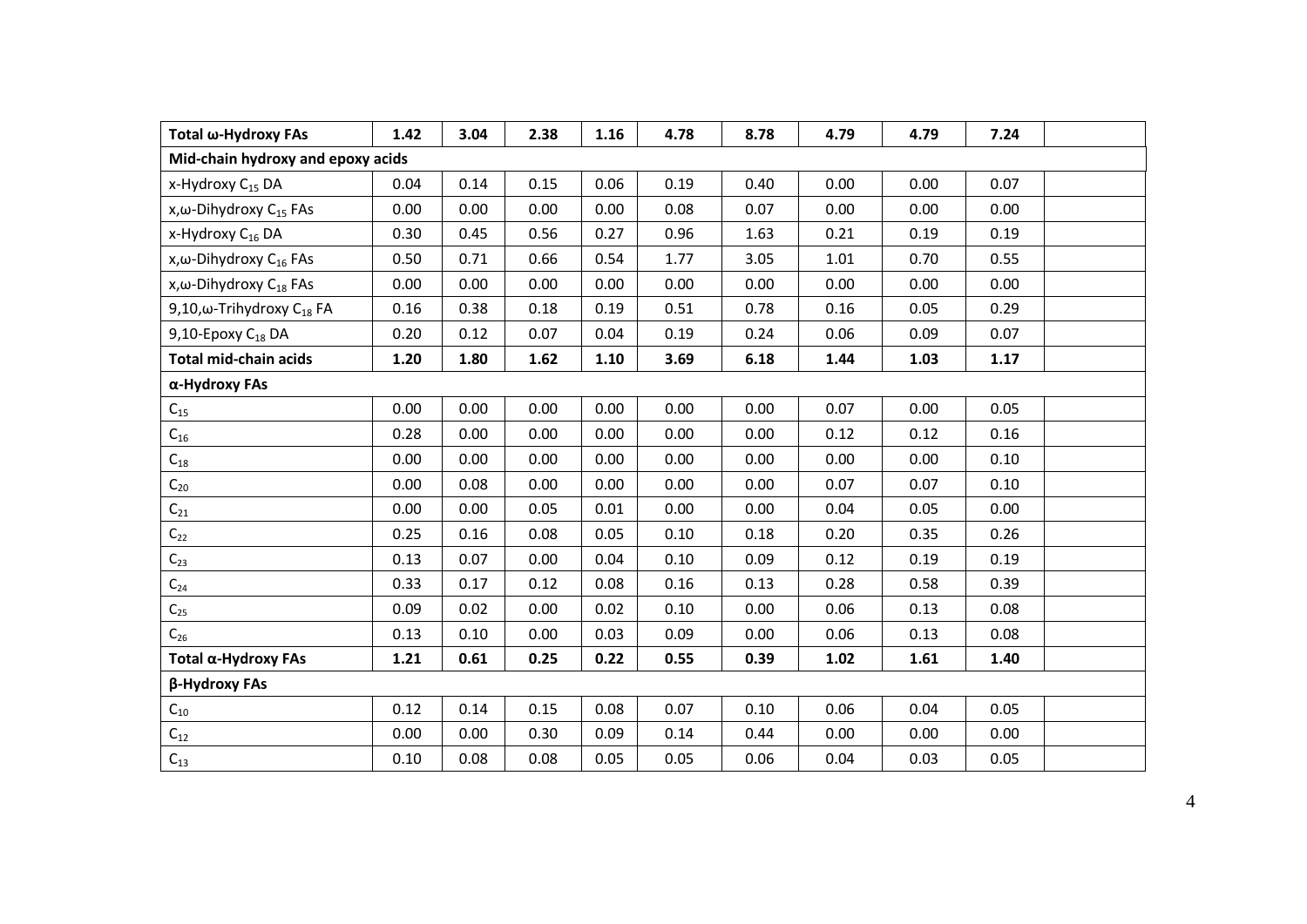| $i$ -C <sub>14</sub>        | 0.12 | 0.14 | 0.14 | 0.07 | 0.10 | 0.12 | 0.05 | 0.05 | 0.03 |  |
|-----------------------------|------|------|------|------|------|------|------|------|------|--|
| $\mathsf{C}_{14}$           | 0.48 | 0.37 | 0.36 | 0.13 | 0.16 | 0.24 | 0.18 | 0.18 | 0.19 |  |
| $i$ -C <sub>15</sub>        | 0.38 | 0.22 | 0.20 | 0.04 | 0.12 | 0.15 | 0.07 | 0.10 | 0.05 |  |
| $C_{15}$                    | 0.00 | 0.00 | 0.17 | 0.04 | 0.06 | 0.07 | 0.00 | 0.00 | 0.00 |  |
| $i$ -C <sub>16</sub>        | 0.08 | 0.10 | 0.12 | 0.00 | 0.08 | 0.09 | 0.05 | 0.05 | 0.00 |  |
| $C_{16}$                    | 0.28 | 0.51 | 0.56 | 0.16 | 0.31 | 0.50 | 0.12 | 0.12 | 0.16 |  |
| $i$ -C <sub>17</sub>        | 0.24 | 0.22 | 0.23 | 0.06 | 0.13 | 0.16 | 0.21 | 0.13 | 0.14 |  |
| $a$ -C <sub>17</sub>        | 0.15 | 0.13 | 0.11 | 0.04 | 0.07 | 0.08 | 0.00 | 0.00 | 0.00 |  |
| $\mathsf{C}_{18}$           | 0.26 | 0.24 | 0.25 | 0.06 | 0.14 | 0.16 | 0.11 | 0.09 | 0.10 |  |
| $C_{20}$                    | 0.13 | 0.00 | 0.08 | 0.00 | 0.04 | 0.00 | 0.00 | 0.00 | 0.00 |  |
| Total β-Hydroxy FAs         | 2.34 | 2.15 | 2.75 | 0.82 | 1.48 | 2.17 | 0.89 | 0.78 | 0.77 |  |
| <b>DAs</b>                  |      |      |      |      |      |      |      |      |      |  |
| $C_{16}$                    | 0.18 | 0.10 | 0.11 | 0.06 | 0.23 | 0.37 | 0.17 | 0.16 | 0.42 |  |
| $C_{18}$                    | 0.10 | 0.08 | 0.12 | 0.06 | 0.18 | 0.33 | 0.19 | 0.20 | 0.25 |  |
| $C_{19}$                    | 0.04 | 0.03 | 0.03 | 0.02 | 0.04 | 0.05 | 0.03 | 0.04 | 0.03 |  |
| $\mathsf{C}_{20}$           | 0.12 | 0.14 | 0.13 | 0.08 | 0.30 | 0.50 | 0.24 | 0.24 | 0.14 |  |
| $\mathsf{C}_{21}$           | 0.06 | 0.09 | 0.06 | 0.04 | 0.06 | 0.09 | 0.08 | 0.12 | 0.00 |  |
| $\textsf{C}_{22}$           | 0.32 | 0.26 | 0.24 | 0.14 | 0.48 | 0.82 | 0.38 | 0.39 | 0.56 |  |
| $C_{23}$                    | 0.08 | 0.10 | 0.10 | 0.04 | 0.07 | 0.11 | 0.07 | 0.09 | 0.06 |  |
| $\mathsf{C}_{24}$           | 0.14 | 0.26 | 0.19 | 0.08 | 0.32 | 0.46 | 0.17 | 0.21 | 0.21 |  |
| $\textsf{C}_{25}$           | 0.06 | 0.11 | 0.09 | 0.04 | 0.07 | 0.10 | 0.06 | 0.07 | 0.02 |  |
| $\textsf{C}_{26}$           | 0.10 | 0.19 | 0.12 | 0.05 | 0.20 | 0.23 | 0.28 | 0.11 | 0.05 |  |
| $C_{27}$                    | 0.04 | 0.09 | 0.06 | 0.03 | 0.07 | 0.08 | 0.04 | 0.03 | 0.00 |  |
| $\mathsf{C}_{28}$           | 0.08 | 0.14 | 0.10 | 0.04 | 0.11 | 0.20 | 0.06 | 0.05 | 0.01 |  |
| <b>Total DAs</b>            | 1.32 | 1.59 | 1.34 | 0.69 | 2.13 | 3.34 | 1.76 | 1.72 | 1.75 |  |
| <b>Hydrolysable phenols</b> |      |      |      |      |      |      |      |      |      |  |
|                             |      |      |      |      |      |      |      |      |      |  |